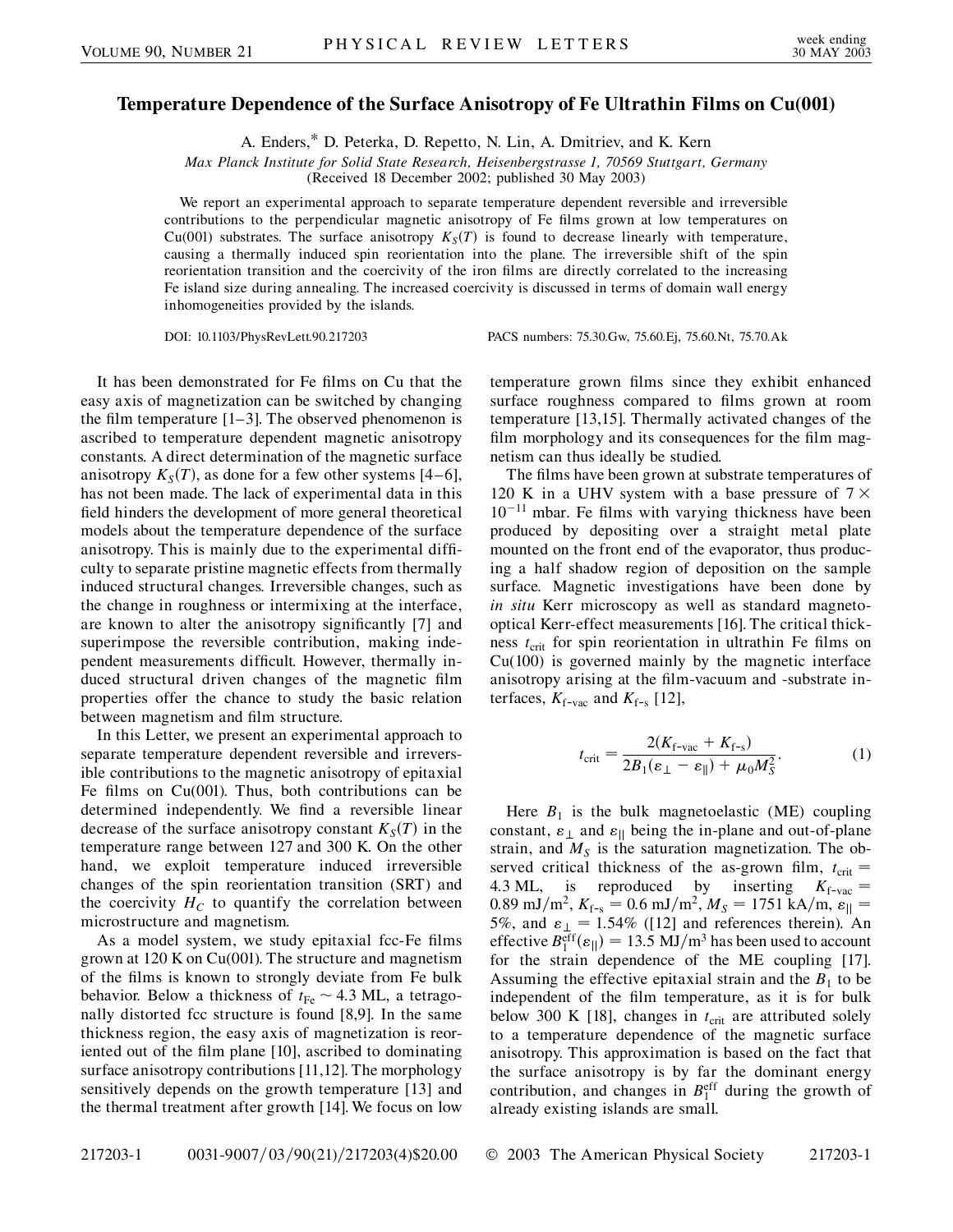Temperature driven reversible and irreversible changes of the magnetic properties of Fe on Cu can separately be identified by monitoring the magnetism during annealing/cooling cycles. Such an experiment is shown in Fig. 1. The Kerr image in Fig. 1(a) shows the remanent magnetization of a Fe wedge around the SRT. The change in the grey level at position  $\alpha$  marks the critical thickness at which the easy axis of magnetization switches from perpendicular (dark) to in-plane (bright). Figure 1(b) shows the shift of the SRT towards a smaller thickness  $\beta$  = 3.73 ML during heating of the sample up to 280 K with a rate of approximately  $5-10$  K/min. No further shift is observed when the sample temperature is held constant at the annealing temperature  $T_a$  for 60 min. Subsequent cooling back to 127 K also shifts the SRT back to a higher thickness  $\gamma \neq \alpha$  [Fig. 1(c)], but the critical thickness as in Fig. 1(a) cannot be achieved. Repeating the experiment now shifts the SRT reversibly between  $\beta$  and  $\gamma$ . Thus, at a given Fe thickness, the easy axis of magnetization can be switched reversibly between out-of-plane and in-plane by changing the temperature.

The full temperature dependence of  $t_{\text{crit}}$  between 127 and 300 K is shown in Fig. 2(a). During the experiment the sample temperature was cycled between 127 K and  $T_a$ , as already shown in Fig. 1. In every subsequent warmingcooling cycle, the  $T_a$  was increased by approximately 20 K with respect to the previous cycle, until  $T_a = 300$  K was reached. The  $t_{\text{crit}}$  was recorded at each temperature after realignment of the spins by an external field pulse of *H* 25 mT. The solid dots  $(\bullet)$  in Fig. 2(a) represent the critical thickness at the indicated annealing temperature. Plotted at the same temperature as open dots  $(O)$  is the changed critical thickness after the sample was being cooled back to 127 K from the respective  $T_a$ . Thus, these data are taken at identical experimental conditions, i.e., the same temperature. They therefore reflect the irrevers-



FIG. 1. Thermally induced shift of the reorientation transition of a Fe wedge. (a),(b)  $t_{\text{crit}}$  changes from  $\alpha$  to  $\beta$  when raising the temperature from 127 to 280 K. (c) Cooling back to 127 K shifts the reorientation transition to  $\gamma \neq \alpha$ .

ible changes of the critical thickness after the annealing. In contrast, the difference between the two data sets in Fig. 2(a) represents purely the reversible shift of the critical thickness with temperature, analogous to the shift of  $t_{\text{crit}}$  between  $\beta$  and  $\gamma$  in Fig. 1. Subtracting both data sets in Fig. 2(a) yields the linear dependence depicted in Fig. 2(b).

We ascribe the reversible change in  $t_{\text{crit}}$  to the temperature dependence of the surface anisotropy constants of the film,  $K_S = K_{f$ -vac +  $K_{f-s}$ . The irreversible changes are attributed to thermally activated structural changes in the film. In this picture,  $K_S$  as the origin of the perpendicular magnetization may be separated into a temperature dependent reversible and an irreversible contribution,

$$
K_S = K(T) + K_{\text{irr}}.\tag{2}
$$

In this notation,  $K(T)$  is the anisotropy of a film that is assumed not to change its structure during annealing. By performing the experiment shown in Fig. 1, both contributions,  $K(T)$  and  $K<sub>irr</sub>$ , could be separated experimentally for ultrathin films for the first time. The trick used here is to cycle the temperature between annealing and growth temperature. After the structural changes are fully accomplished during the first cycle,  $K_{irr}$  is zero in the subsequent cycle. Thus, the reversible shift with temperature can exclusively be recorded. The difference of  $t_{\text{crit}}$ between 127 K and  $T_a$  is plotted in Fig. 2(b) and converted into  $K(T)$  using expression (1). We find  $K(T)$  to decrease linearly with respect to its value at  $T = 127$  K as the temperature is increased in the range below 300 K.



FIG. 2. (a) Temperature dependence of the critical thickness in the temperature range between 127 K and RT. (b) The difference of both data sets in (a) is proportional to  $K(T)$ .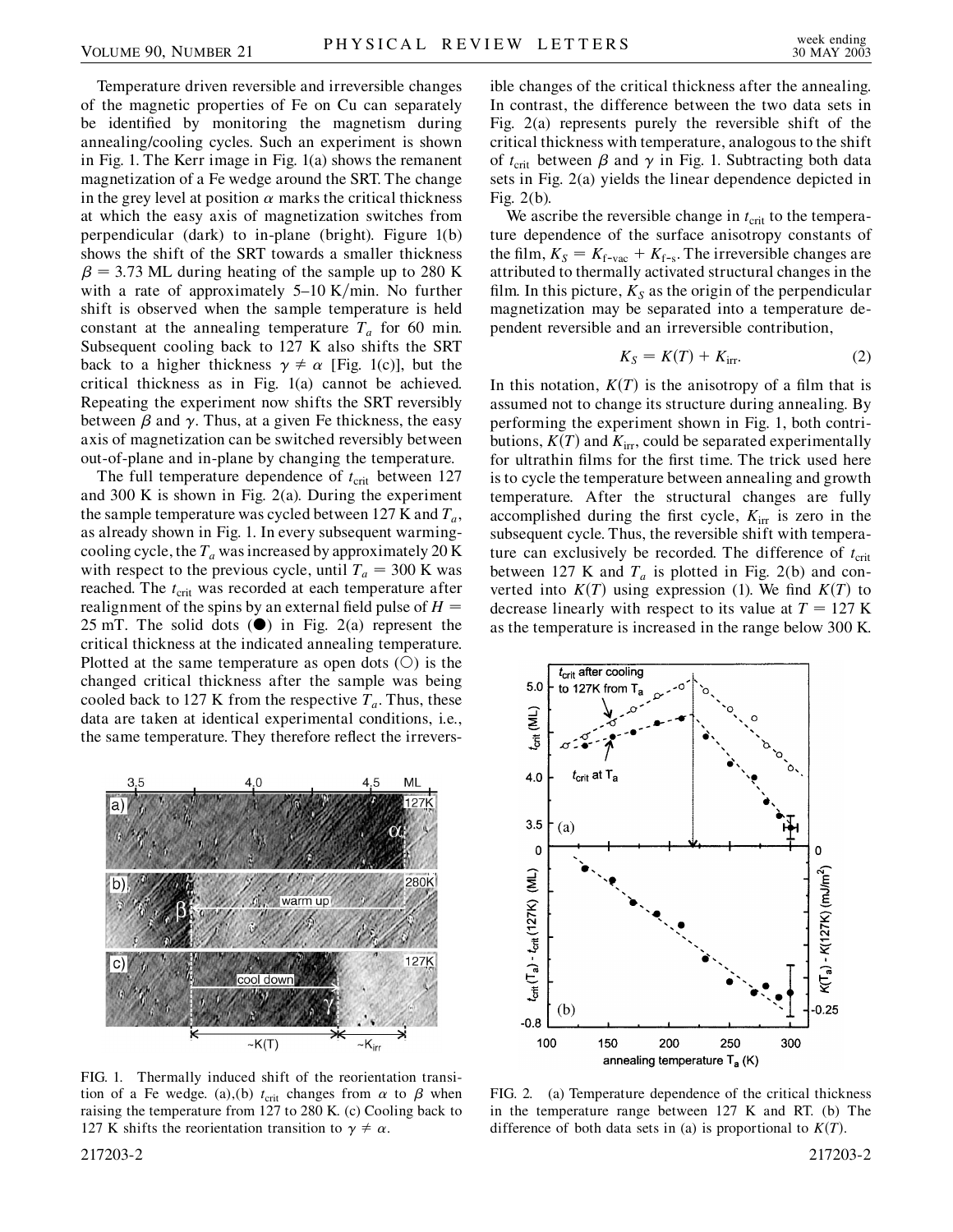Qualitatively, the result agrees with theoretical models that predict a reduced anisotropy as the thermally induced jiggling of the spins reduces the expectation value of the magnetization. It can be shown that the anisotropy  $K(T, H)$  follows the temperature dependence of the reduced saturation magnetization,  $[M(T, H)/M(0)]^b$ , and therefore vanishes at the Curie temperature  $T_c$  [19]. Calculations of the anisotropy coefficients of a ferromagnetic Heisenberg monolayer also reflect this tendency, independent of the underlying method [20]. A quantitative comparison of our data with such models requires an analysis in terms of  $T/T_c$ . For the films investigated,  $T_c$ is well above 300 K and could therefore not be measured due to the onset of intermixing at the Fe/Cu interface. However, similar results of decreasing surface anisotropy with temperature have been found by other authors for Ni/Re(0001) [5] and Ni/W(110) [6]. The trend of the few data available suggests that the destruction of the perpendicular ferromagnetic ordering of the spins by the thermal agitation at the Curie temperature is always preceded by a spin reorientation into the plane.

The data in Fig. 2(a) clearly reflect the competition of anisotropy contributions of opposite sign. While annealing of the films below 220 K causes an increase of  $t_{\text{crit}}$ , further annealing above 220 K reduces it. In the following, we discuss the observed temperature dependence of  $t_{\text{crit}}$  in Fig. 2(a) in terms of a competition between thermally activated morphological changes, superimposed by the reversible  $K_S(T)$  dependence in Fig. 2(a). The morphology changes in the surface structure of a three monolayer thin Fe film grown at 120 K on  $Cu(001)$  have been studied during annealing by variable temperature scanning tunneling microscopy (STM). Figures  $3(a)-3(d)$ show STM images of the film at four different temperatures. The following conclusions can be drawn from these images: (i) Below  $\sim$  240 K the island size increases from  $\leq 1$  nm up to  $\approx 5$  nm with temperature. (ii) No further island size growth is observed above 240 K up to room temperature. (iii) The rms roughness of the film of  $\sigma$  =  $1.5 \pm 0.5$  Å remains unchanged in the temperature range investigated. In other words, visible improvements of the film quality mainly affect the island diameter and are accomplished below 240 K.

Based on this result, we conclude that the observed increase of  $t_{\text{crit}}$  below 220 K in Fig. 2(a) is a consequence of the enlargement of the island diameter in the film. This is in full agreement with arguments given by Bruno, according to which the magnetic surface anisotropy  $K_S$ 



FIG. 3. STM images of a 3 ML Fe film grown on Cu(100) at 120 K, (a) at 165, (b) 215, (c) 238, and (d) 296 K.

of a film with surface roughness  $\sigma$  and island width *L* is reduced by  $\Delta K_S$  with respect to the ideally flat surface, following the expression  $\Delta K_S/K_S = -2\sigma/L$  [7]. For the Fe films studied here, this means that, although the  $\sigma$ remains unchanged, the surface anisotropy in the asgrown film is smaller than in the annealed film due to the smaller island size  $L$ . The  $K<sub>S</sub>$  increases with  $T$  due to the increase of  $L$  shifting the  $t_{\text{crit}}$  towards higher thickness. This effect is opposed by the reversible temperature dependence of  $K_S(T)$ , which tends to decrease  $t_{\text{crit}}$  in the whole temperature range investigated.

After the island formation is accomplished at 240 K, another effect irreversibly decreasing  $t_{\text{crit}}$  becomes visible at higher temperatures in Fig. 2(a). One might speculate whether the formation of bcc crystallites during warming, as have been seen with high resolution STM on RT grown Fe films [21], reduce the perpendicular anisotropy by gradually making the fcc film more bcclike. This idea is supported by recent experiments showing drastic changes of the morphology of a RT grown fcc-Fe film on Cu(001) after cooling and subsequent warming up to 300 K, ascribed to a transition of the film towards bcc structure [14]. Thermally activated interdiffusion between Fe and Cu, which is known to alter the magnetic anisotropy energy [22], does not have to be considered here since it is found to be negligible below 300 K [23].

Also, the coercivity  $H_C$  is significantly increased by the island growth. This becomes evident from  $H_C(T)$ measurements during annealing of 3 ML Fe grown at 120 K (Fig. 4). The temperature dependence of  $H_C$  during the first annealing directly after growth  $(+)$  looks markedly different than during subsequent annealing where the  $H_C(T)$  reproducibly follows the curve represented by (O). Clearly, after the first annealing the  $H_C$  at 127 K is irreversibly increased and decays exponentially with temperature (dashed line).

The observed enhancement of  $H_C$  can be explained within a model of energy inhomogeneities due to



FIG. 4. Temperature dependence of the coercivity of 3 ML Fe grown at 127 K during the first  $(+)$  and subsequent  $(()$ annealing.